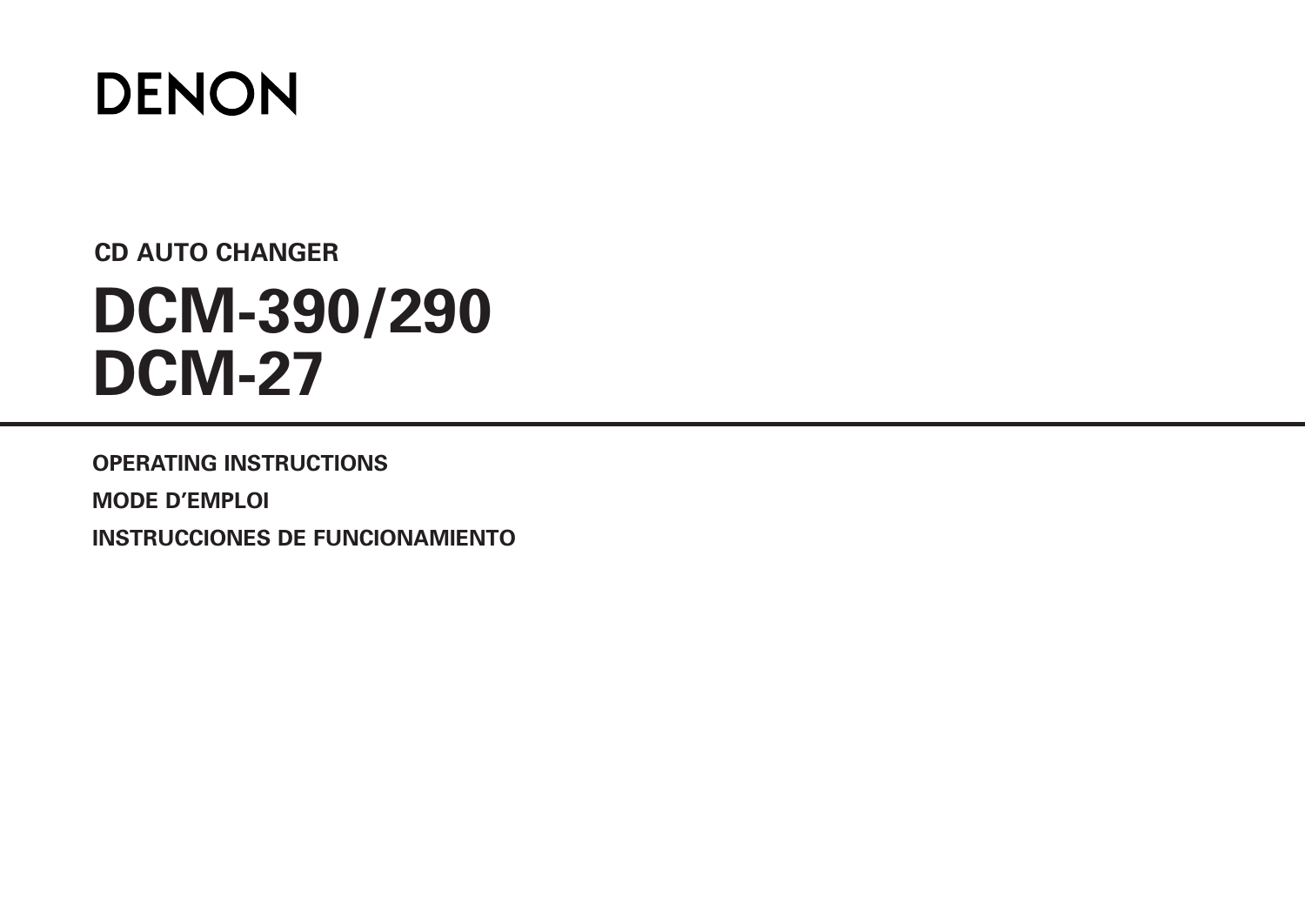### n **SAFETY PRECAUTIONS**



### **CAUTION:**

#### **TO REDUCETHE RISK OF ELECTRIC SHOCK, DO NOT REMOVE COVER (OR BACK). NO USER-SERVICEABLE PARTS INSIDE. REFER SERVICINGTO QUALIFIED SERVICE PERSONNEL.**



The lightning flash with arrowhead symbol, within an equilateral triangle, is intended to alert the user to the presence of uninsulated "dangerous voltage" within the product's enclosure that may be of sufficient magnitude to constitute a risk of electric shock to persons.



The exclamation point within an equilateral triangle is intended to alert the user to the presence of important operating and maintenance (servicing) instructions in the literature accompanying the appliance.

### **WARNING:**

**TO REDUCETHE RISK OF FIRE OR ELECTRIC SHOCK, DO NOT EXPOSETHIS APPLIANCETO RAIN OR MOISTURE.**

### **CAUTION:**

I

**USE OF CONTROLS OR ADJUSTMENTS OR PERFORMANCE OF PROCEDURES OTHER THAN THOSE SPECIFIED HEREIN MAY RESULT IN HAZARDOUS RADIATION EXPOSURE. THIS PRODUCT SHOULD NOT BE ADJUSTED OR REPAIRED BY ANYONE EXCEPT PROPERLY QUALIFIED SERVICE PERSONNEL.**

n **Laser Class (IEC 60825-1:2001)**



### n **Copyrights / Droits d'auteur / Derechos de Autor**

- It is prohibited by law to reproduce, broadcast, rent or play discs in public without the consent of the copyright holder.
- La reproduction, la diffusion, la location, le prêt ou la lecture publique de ces disques sont interdits sans le consentement du détenteur des droits d'auteur.
- De acuerdo con las leyes está prohibido reproducir, emitir, alquilar o interpretar discos en público sin la autorización del propietario de los derechos de autor.

# **IMPORTANT SAFETY INSTRUCTIONS**

- 1. Read these instructions.
- 2. Keep these instructions.
- 3. Heed all warnings.
- 4. Follow all instructions.
- 5. Do not use this apparatus near water.
- 6. Clean only with dry cloth.
- 7. Do not block any ventilation openings. Install in accordance with the manufacturer's instructions.
- 8. Do not install near any heat sources such as radiators, heat registers, stoves, or other apparatus (including amplifiers) that produce heat.
- 9. Do not defeat the safety purpose of the polarized or grounding-type plug. A polarized plug has two blades with one wider than the other. A grounding type plug has two blades and a third grounding prong. The wide blade or the third prong are provided for your safety. If the provided plug does not fit into your outlet, consult an electrician for replacement of the obsolete outlet.
- 10. Protect the power cord from being walked on or pinched particularly at plugs, convenience receptacles, and the point where they exit from the apparatus.
- 11. Only use attachments/accessories specified by the manufacturer.
- 12. Use only with the cart, stand, tripod, bracket, or table specified by the manufacturer, or sold with the apparatus. When a cart is used, use caution when moving the cart/ apparatus combination to avoid injury from tip-over.
- 13. Unplug this apparatus during lightning storms or when unused for long periods of time.
- 14. Refer all servicing to qualified service personnel. Servicing is required when the apparatus has been damaged in any way, such as power-supply cord or plug is damaged, liquid has been spilled or objects have fallen into the apparatus, the apparatus has been exposed to rain or moisture, does not operate normally, or has been dropped.
- 15. Batteries shall not be exposed to excessive heat such as sunshine, fire or the like.
- 16. Please keep the unit in a good ventilation environment.
- 17. The main plug is used as the disconnect device, the disconnect device shall be readily operable.
- 18. Apparatus shall not be exposed to dripping or splashing and no objects filled with liquids, such as vases, shall be placed on the apparatus.

### **CAUTION:**

- The ventilation should not be impeded by covering the ventilation openings with items, such as newspapers, tablecloths, curtains, etc.
- No naked flame sources, such as lighted candles, should be placed on the unit.
- Observe and follow local regulations regarding battery disposal.
- Do not expose the unit to dripping or splashing fluids.
- Do not place objects filled with liquids, such as vases, on the unit.

## **ATTENTION:**

- La ventilation ne doit pas être gênée en recouvrant les ouvertures de la ventilation avec des objets tels que journaux, rideaux, tissus, etc.
- Aucune flamme nue, par exemple une bougie, ne doit être placée sur l'appareil.
- Veillez à respecter les lois en vigueur lorsque vous jetez les piles usagées.
- L'appareil ne doit pas être exposé à l'eau ou à l'humidité.
- Ne pas poser d'objet contenant du liquide, par exemple un vase, sur l'appareil.

### **PRECAUCIÓN:**

- La ventilación no debe quedar obstruida por haberse cubierto las aperturas con objetos como periódicos, manteles, cortinas, etc.
- No debe colocarse sobre el aparato ninguna fuente inflamable sin protección, como velas encendidas.
- A la hora de deshacerse de las pilas, respete la normativa para el cuidado del medio ambiente.
- No exponer el aparato al goteo o salpicaduras cuando se utilice.
- No colocar sobre el aparato objetos llenos de líquido, como jarros.

### **CAUTION:**

To completely disconnect this product from the mains, disconnect the plug from the wall socket outlet.

The mains plug is used to completely interrupt the power supply to the unit and must be within easy access by the user.

### **PRECAUTION:**

Pour déconnecter complètement ce produit du courant secteur, débranchez la prise de la prise murale.

La prise secteur est utilisée pour couper complètement l'alimentation de l'appareil et l'utilisateur doit pouvoir y accéder facilement.

## **PRECAUCIÓN:**

Para desconectar completamente este producto de la alimentación eléctrica, desconecte el enchufe del enchufe de la pared. El enchufe de la alimentación eléctrica se utiliza para interrumpir por completo el suministro de alimentación eléctrica a la unidad y debe de encontrarse en un lugar al que el usuario tenga fácil acceso.





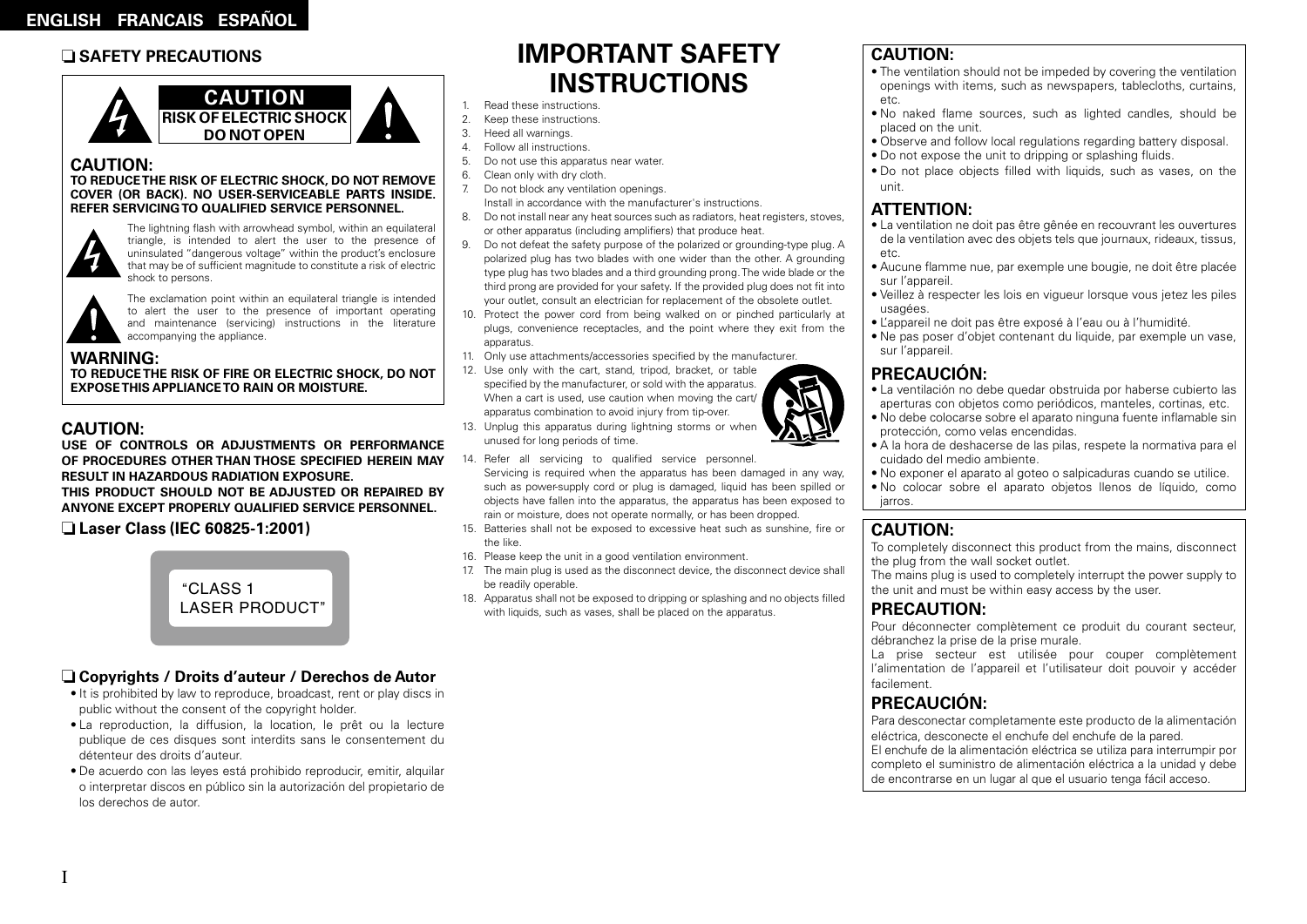### **FCC INFORMATION (For US customers)**

#### **1. PRODUCT**

This product complies with Part 15 of the FCC Rules. Operation is subject to the following two conditions: (1) this product may not cause harmful interference, and (2) this product must accept any interference received, including interference that may cause undesired operation.

#### **2. IMPORTANT NOTICE: DO NOT MODIFYTHIS PRODUCT**

This product, when installed as indicated in the instructions contained in this manual, meets FCC requirements. Modification not expressly approved by DENON may void your authority, granted by the FCC, to use the product.

#### **3. NOTE**

This product has been tested and found to comply with the limits for a Class B digital device, pursuant to Part 15 of the FCC Rules. These limits are designed to provide reasonable protection against harmful interference in a residential installation.

This product generates, uses and can radiate radio frequency energy and, if not installed and used in accordance with the instructions, may cause harmful interference to radio communications. However, there is no guarantee that interference will not occur in a particular installation. If this product does cause harmful interference to radio or television reception, which can be determined by turning the product OFF and ON, the user is encouraged to try to correct the interference by one or more of the following measures:

- Reorient or relocate the receiving antenna.
- Increase the separation between the equipment and receiver.
- Connect the product into an outlet on a circuit different from that to which the receiver is connected.
- Consult the local retailer authorized to distribute this type of product or an experienced radio/TV technician for help

This Class B digital apparatus complies with Canadian ICES-003. Cet appareil numérique de la classe B est conforme à la norme NMB-003 du Canada.

### n **NOTE ON USE / OBSERVATIONS RELATIVES A L'UTILISATION / NOTAS SOBRE EL USO**

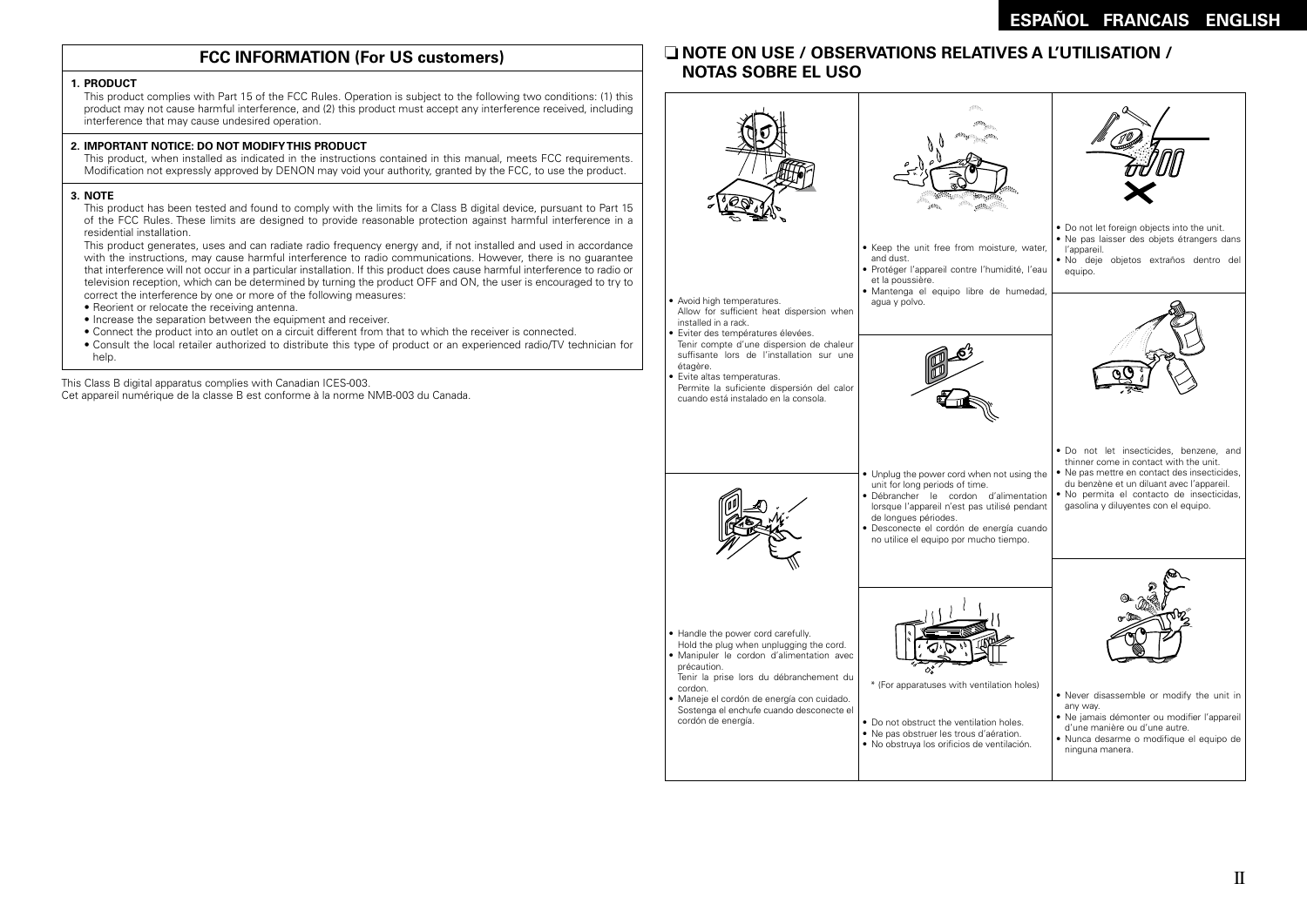## **Getting Started**

Thank you for purchasing this DENON CD Player. Please read the operation instructions thoroughly in order to acquaint yourself with the CD player and achieve maximum satisfaction from it.

Be sure to keep these instructions for future reference, should any questions or problems arise.

#### **Contents**

| <b>Getting Started</b>                                   |
|----------------------------------------------------------|
|                                                          |
|                                                          |
| <b>About discs</b>                                       |
|                                                          |
| Before playing MP3 or WMA (Windows Media® Audio) files 2 |
|                                                          |
|                                                          |
|                                                          |
|                                                          |
|                                                          |
|                                                          |
| About the remote control unit                            |
|                                                          |
|                                                          |
| <b>Part names and functions</b>                          |
|                                                          |
|                                                          |
|                                                          |

| <b>Connections</b>                                                                                                                                                                                                                  |
|-------------------------------------------------------------------------------------------------------------------------------------------------------------------------------------------------------------------------------------|
|                                                                                                                                                                                                                                     |
| Analog connections <b>Example 20</b> and 20 and 30 and 30 and 30 and 30 and 30 and 30 and 30 and 30 and 30 and 30 and 30 and 30 and 30 and 30 and 30 and 30 and 30 and 30 and 30 and 30 and 30 and 30 and 30 and 30 and 30 and 30 a |
| Digital connections <b>constant of the connections</b> of the connections of the connections of the connections of the connections of the connections of the connections of the connections of the connections of the connections o |
|                                                                                                                                                                                                                                     |

Remote control unit ·······································································5

| <b>Operation</b>                                                                                              |  |
|---------------------------------------------------------------------------------------------------------------|--|
| Turning the power on manufactured and a power of the power on the set of the set of the set of the set of the |  |
| Opening and closing the drawer and loading a disc                                                             |  |
|                                                                                                               |  |
|                                                                                                               |  |
| <b>Various playback functions</b>                                                                             |  |
| Playing the desired disc and desired track [Direct play] 8                                                    |  |
|                                                                                                               |  |
|                                                                                                               |  |
|                                                                                                               |  |
|                                                                                                               |  |
|                                                                                                               |  |
|                                                                                                               |  |
|                                                                                                               |  |
|                                                                                                               |  |
|                                                                                                               |  |

#### **Troubleshooting**············································································11

#### **Specifications**················································································12

### **Accessories**

Check that the following parts are attached in addition to the main unit:

| 5 Pin-plug cable (Cable length: Approx. 39-3/8 ft 1 m) 1 |  |
|----------------------------------------------------------|--|

 $\overline{6}$  Power supply cord (Cable length: Approx. 78-47/64 ft 2 m) ...1



### 1 **ENGLISH**

#### **Before using**

#### **•Remove two shipping screws.**

At the bottom of the player there are two red shipping screws for use when the player is transported. Before using the player, turn these screws counterclockwise and remove them. If the shipping screws are still in place and the power is turned on, the disc tray



will not open. If this happens, turn off the power, unplug the power supply cord from the power outlet and remove the shipping screws. Retain these screws as they will be needed when the player is transported.

Before transporting the player, take out the discs, close the disc tray, turn off the power after "0 000 00:00" is displayed and unplug the power supply cord from the power outlet. Then install the shipping screws by turning them clockwise. Be sure to fasten them securely.

#### **• Handle the power supply cord carefully.**

Do not damage or deform the power supply cord. If it is damaged or deformed, it may cause electric shock or malfunction when used. When disconnecting the power supply cord from the wall outlet, hold the plug and do not pull on the cable.

#### **• Do not open the top cover.**

In order to prevent electric shock, do not open the top cover. If problems occur, contact your DENON dealer.

#### **• Do not place anything inside.**

Prevent metal objects from entering the CD player and avoid spilling liquids on it.

Electric shock or malfunction may result.

#### **• Cautions on moving.**

First, if a disc is loaded, eject it, then turn off the power, unplug the power supply cord from the power outlet and disconnect the connection cables with other devices.

#### **• Cautions on using mobile phones.**

Using a mobile phone near this unit may result in noise. If so, move the mobile phone away from this unit when using it.

#### **• Store these instructions in a safe place.**

After reading, store this instructions along with the warranty card in a safe place.

**• Note that the illustrations in these instructions may differ from the actual unit for explanation purposes.**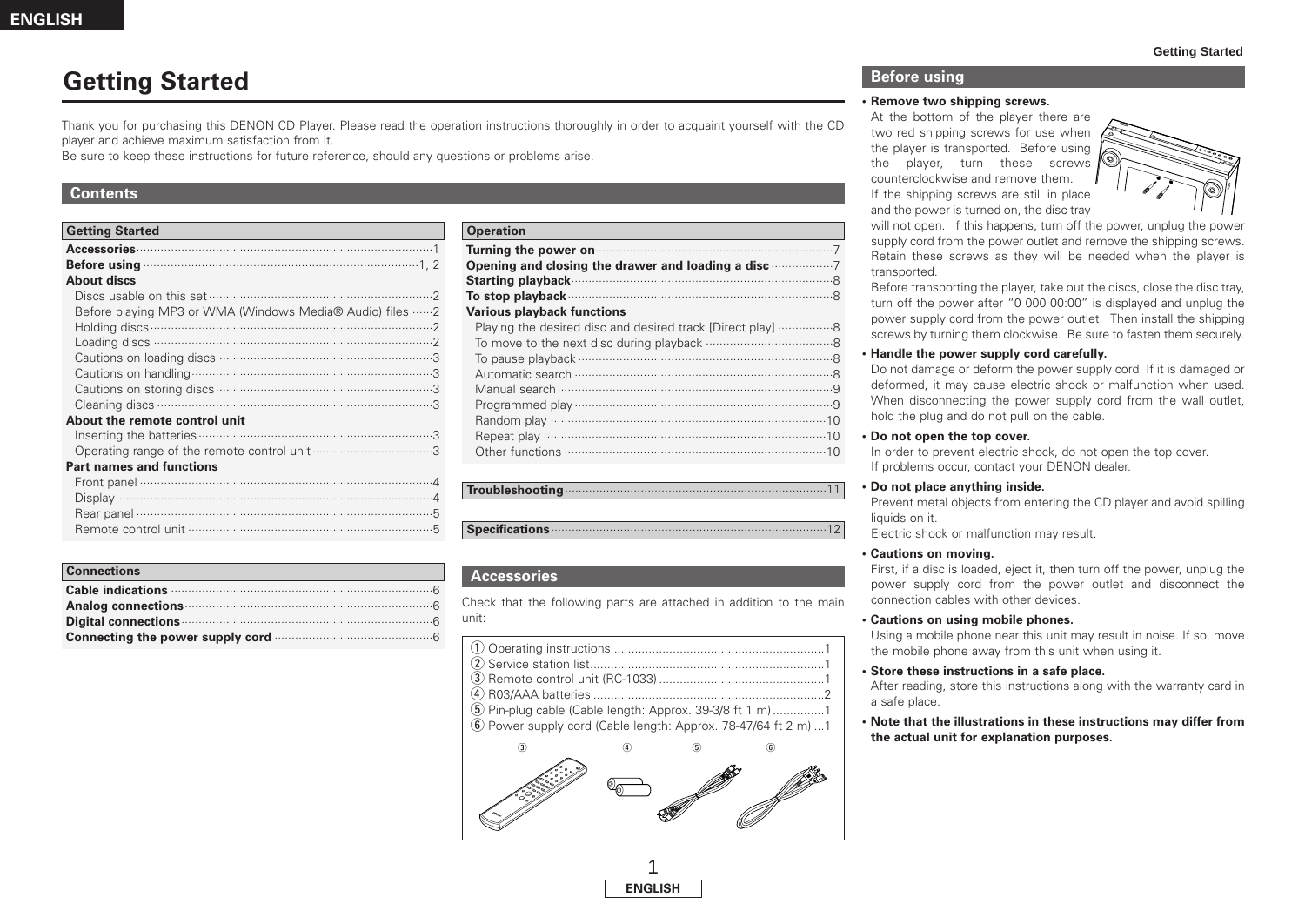#### **Getting Started Getting Started**

#### **NOTE:**

**•** This CD player uses a semiconductor laser. To ensure stable operation, it is recommended to use the set indoors at a temperature of 5°C (41°F)  $\sim$  35°C (95°F).

### **About discs**

### **Discs usable on this set**

#### q **Music CDs**

Discs with the mark at the right can be used on this set.



Note however that discs with special shapes (heart-shaped discs, octagonal discs, etc.) cannot be played. Do not attempt to play them, as doing so could damage the set.



### **@ CD-R/CD-RW**

- Some discs and some recording formats may not be playable.
- Non-finalized discs cannot be played.

#### **Finalization:**

Finalization is the process that makes recorded CD-R/CD-RW discs playable on compatible players.

### **Before playing MP3 or WMA (Windows Media® Audio) files**

There are many music distribution sites on the Internet allowing you to download music files in MP3 or WMA format. The music (files) downloaded from such sites can be stored on CD-R or CD-RW discs and played on the this CD player.

"Windows Media" and "Windows" are registered trademarks or trademarks in the United States and other countries of the Microsoft Corporation of the United States.

**According to copyright laws, recordings you have made should only be used for your personal enjoyment and must not be used in other ways without the consent of the copyright holder.**

#### **NOTE:**

- This CD player is compatible with "MPEG-1 Audio Layer-3" standards (sampling frequency of 44.1 and 48 kHz). It is not compatible with "MPEG-2 Audio Layer-3", "MPEG-2.5 Audio Layer-3", MP1 or MP2 standards.
- The signals are output with a sampling frequency of 44.1 kHz.
- When writing MP3 files on a CD-R or CD-RW disc, set the writing software's format to "ISO9660 Level 1". The files may not play properly if they are recorded in other formats. Also note that with some writing software it is not possible to record in ISO9660 format. If so, use a different program allowing you to record in ISO9660 format.
- With MP3 files, the higher the bit rate, the better the sound quality. The compatible bit rate range is 32 to 320 kbps for MP3 files, 64 to 160 kbps for WMA files. We recommend using MP3 files with bit rates of 128 kbps or greater on the this CD player.
- Be sure to add the extensions ".MP3" or ".WMA" to MP3 or WMA files, respectively. Files with extensions other than ".MP3" or ".WMA" or files without extensions cannot be played. (On Macintosh computers, MP3 files can be played by giving the extension ".MP3" after the file name consisting up a maximum of 8 alphanumeric characters and storing the files on a CD-R or CD-RW disc.)
- This CD player is not compatible with packet write software or playlists.
- The time may not be displayed properly when searching or pausing during variable bit rate playback.
- The time display cannot be switched "TOTAL REMAIN" using the **TIME** button on the remote control unit.

#### **NOTE:**

- Multisession and CD-R/CD-RW discs that have not been completely written can be played, but we recommend using discs closed after a maximum of 10 sessions or discs that have been completed.
- The maximum number of files and folders playable is 512 (total of the number of folders and files). The maximum number of folders is 256.
- Copyright-protected WMA files cannot be played. ("– : –" is displayed. Use the  $\left| \right|$   $\left| \right|$  or  $\left| \right|$   $\left| \right|$  button on the main unit (the  $\blacktriangleleft$  or  $\blacktriangleright$  button on the remote control unit) to select a different file.)

### **Holding discs**



### **Loading discs**

- Set the disc with the labeled side facing up.
- Make sure the disc tray is fully open when inserting the disc.
- Place the discs flatly, 12 cm discs in the outer tray guide (Figure 1), 8 cm discs in the inner tray guide (Figure 2).



• Place 8 cm discs in the inner tray guide without using an adapter.



• "0 000 00:00" is displayed if no disc is loaded, if a disc that cannot be played is loaded or if the disc is loaded upside-down.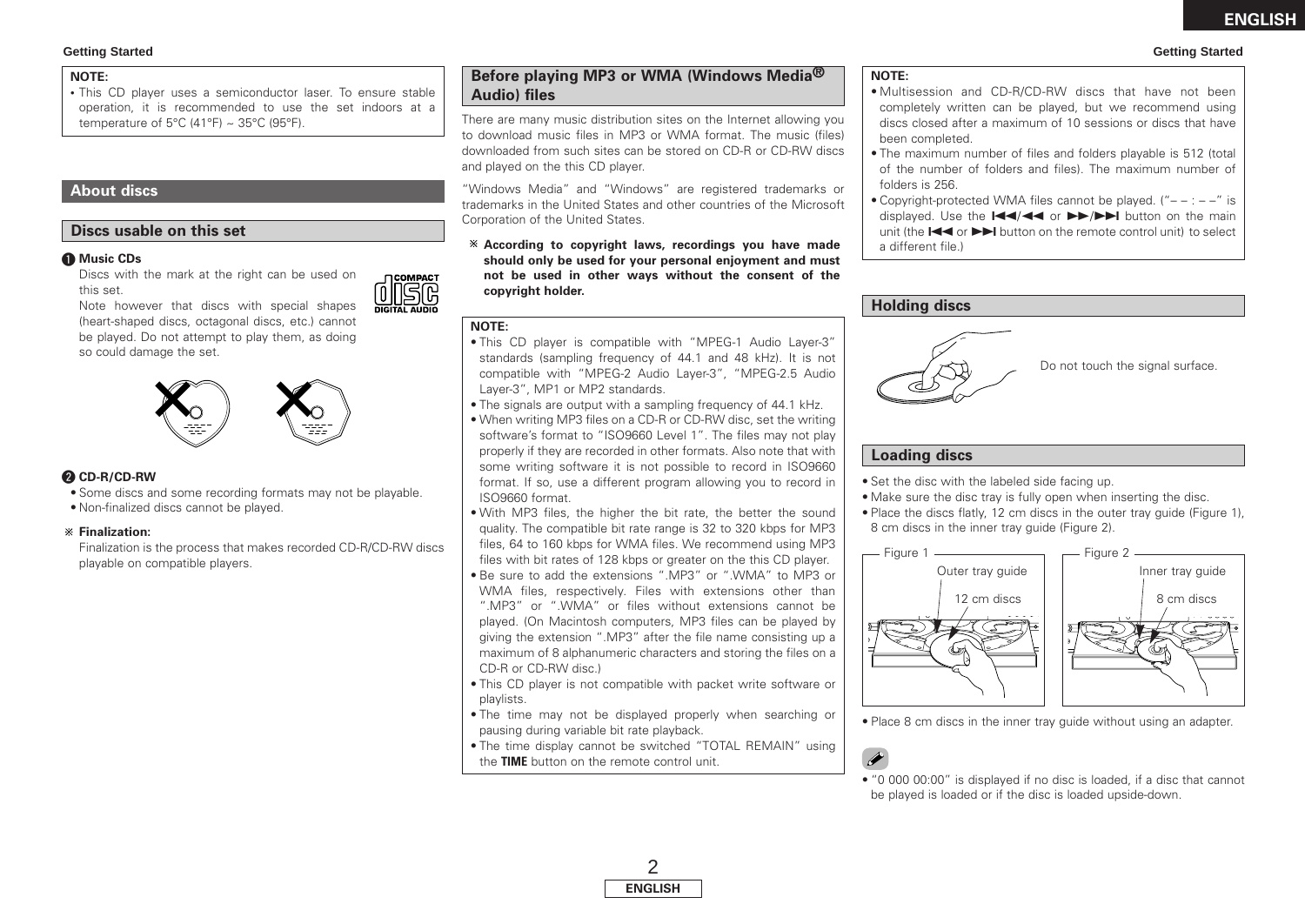#### **Getting Started Getting Started**

### **Cautions on loading discs**

- Only load one disc per tray at a time. Loading two or more discs per tray can damage the set or scratch the discs.
- Do not use cracked or warped discs or discs that have been repaired with adhesive, etc.
- Do not use discs on which the sticky part of cellophane tape or labels is exposed or on which there are traces of where labels have been removed. Such discs could get caught inside the player and damage it.

#### **Cautions on handling**

- Do not get fingerprints, oil or dirt on discs.
- Take special care not to scratch discs when removing them from their cases.
- Do not bend or heat discs.
- Do not enlarge the hole at the center.
- Do not write on the labeled (printed) surface with ball-point pens, pencils, etc., or stick new labels on discs.
- Water droplets may form on discs if they are moved suddenly from a cold place (outdoors for example) to a warm place, but do not try to dry them off using a hairdryer, etc.

### **Cautions on storing discs**

- Be sure to remove discs after using them.
- Be sure to store discs in their cases to protect them from dust, scratches, warping, etc.
- Do not store discs in the following places:
- 1. Places exposed to direct sunlight for long periods of time
- 2. Dusty or humid places
- 3. Places exposed to heat from heating appliances, etc.

### **Cleaning discs**

- If there are fingerprints or dirt on discs, wipe them off before using the disc. If not the sound quality could be reduced and the sound may be broken.
- Use a commercially available disc cleaning set or a soft cloth to clean discs.



Gently wipe the disc from the inside towards the outside.

#### **NOTE:**

• Do not use record spray, antistatic agents, or benzene, thinner or other solvents.

### **About the remote control unit**

### **Inserting the batteries**

1) Remove the remote control 2 Set two R03/AAA batteries in unit's rear cover. the battery compartment in the indicated direction.



(3) Put the rear cover back on.



- Replace the batteries with new ones if the set does not operate even when the remote control unit is operated nearby the unit. (The attached batteries are only for verifying operation.)
- When inserting the batteries, be sure to do so in the proper direction, following the " $\oplus$ " and " $\ominus$ " marks in the battery compartment.
- To prevent damage or leakage of battery fluid:
- Do not use a new battery together with an old one.
- Do not use two different types of batteries.
- Do not short-circuit, disassemble, heat or dispose of batteries in flames.
- If the battery fluid should leak, carefully wipe the fluid off the inside of the battery compartment and insert new batteries.
- Remove the batteries from the remote if it will not be in use for long periods.

### **Operating range of the remote control unit**

- Point the remote control unit at the remote sensor when operating it.
- The remote control unit can be used from a distance of up to about 8 meters, at a horizontal angle of up to 30° with respect to the sensor.



**NOTE:**

• It may be difficult to operate the remote control unit if the remote sensor is exposed to direct sunlight or strong artificial light.



Do not wipe with a circular motion.

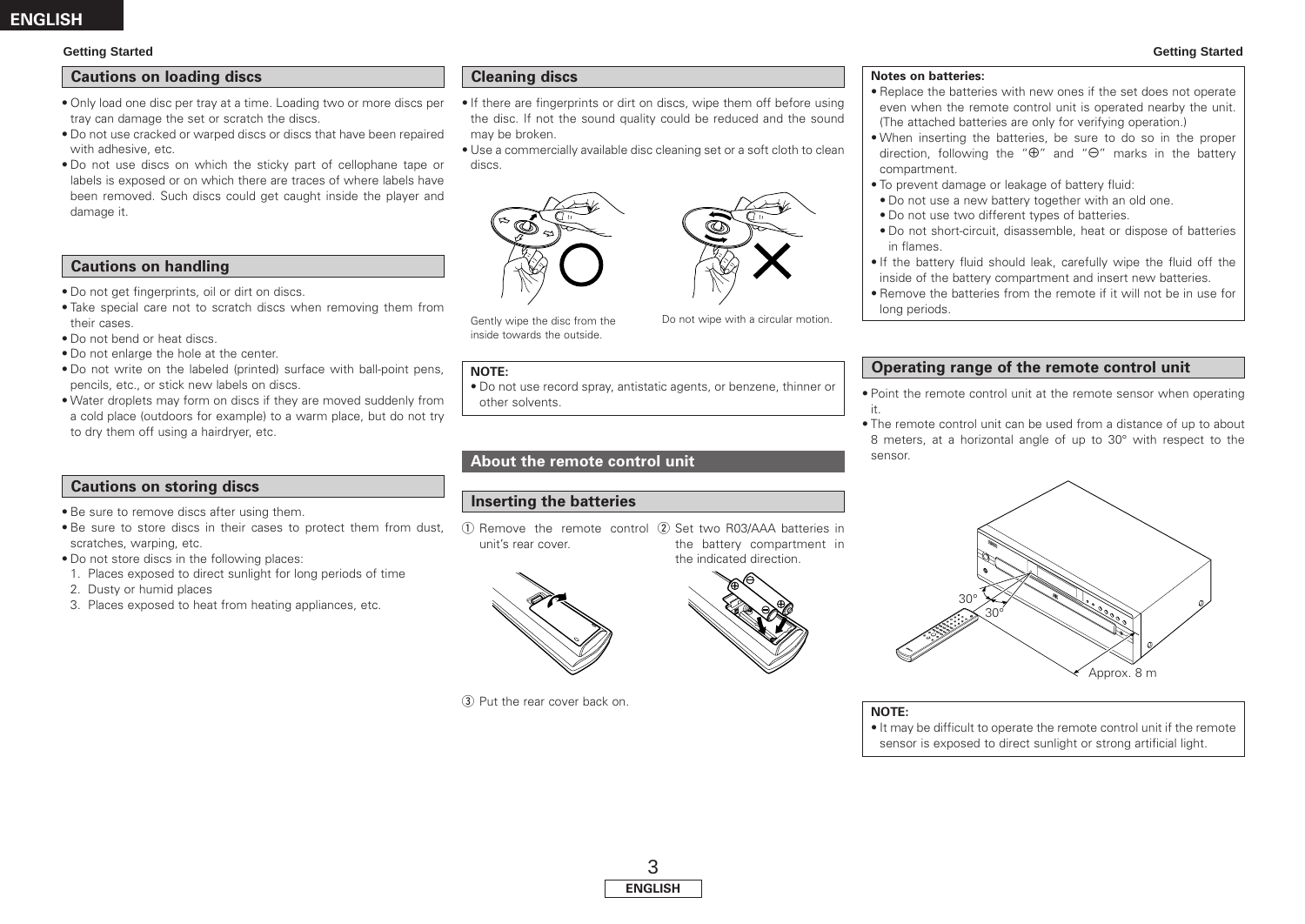#### **Getting Started Getting Started**

#### **Part names and functions**

For buttons not explained here, see the page indicated in parentheses ( ).

#### **Front panel**



search.

search.  $\odot$  **Stop button (** 

o **Pause button (**3**)**

!0**Play button (**<sup>1</sup> **PLAY)**

**(**7**/**9**)**

move ahead to other tracks.

Press this button to stop playback.

Press this button to play a disc.

Press this button to stop play temporarily.

**Automatic/Manual Search Forward button** 

• Press this button to move the pickup forward to the beginning of the next track. Press again to

• Keep on pressing this button for more than 0.5 seconds during playback for fast forward

### **Q** POWER switch

• Press once to turn the power on.

#### **<sup>2</sup>** Remote control sensor

This sensor receives the infrared light transmitted from the wireless remote control unit.

### e **Display**

#### *A* REPEAT button

Press this button for repeated playback. The "REPEAT" indicator appears on the display. Three types of repeat modes are available.( page 10)

#### **G** RANDOM button

Press this button to begin random play.

#### !1**DISC SKIP button**

Each time this button is pressed, the carousel will rotate in a clockwise direction to the next tray position. This allows for loading or unloading of discs.

This button is also used to select the next disc, in the normal play continuously.

#### !2**OPEN/CLOSE button (**5**)**

- Press this button when opening.
- The drawer is opened toward the front.
- Press the button again to close the drawer.

#### **(B) Loading Drawer**

Discs can be loaded and unloaded when this drawer is open. Do not force the drawer closed by hand.

#### !4**PHONES jack**

For private listening, you can connect your headphones (commercially available)to this jack.

#### !5**Disc Trays (1 ~ 5)**

One disc per tray can be loaded.

#### **Display**



 $\Theta$  Playing mode indicator

- $\overline{[\text{HZCD}]}$ <sup>®</sup>, HDCD®, High Definition Compatible Digital® and Microsoft® are either registered trademarks or trademarks of Microsoft Corporation, Inc. in the United States and/or other countries. HDCD system manufactured under license from Microsoft Corporation, Inc. This product is covered by one or more of the following: In the USA: 5,479,168, 5,638,074, 5,640,161, 5,808,574, 5,838,274, 5,854,600, 5,864,311, 5,872,531, and in Australia: 669114. Other patents pending. • "Windows Media<sup>®</sup>", "Windows<sup>®</sup>"are a trademarks of Microsoft Corporation, Inc.
- 4 **ENGLISH**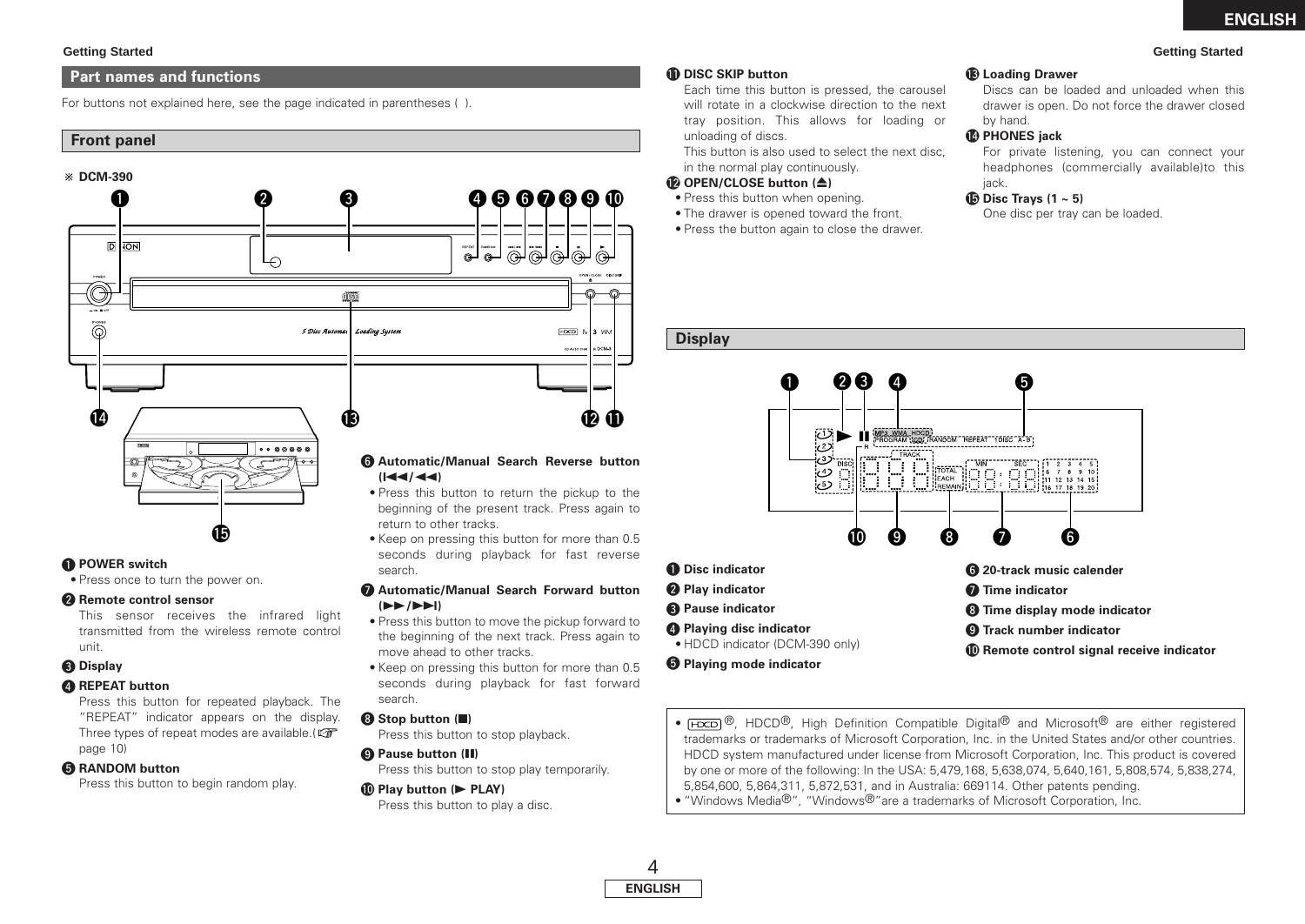### **ENGLISH**

#### **Remote control unit**



### q **RS-232C terminal (DCM-390 only)**

This is a terminal for future system expansion.

#### **@ LINE OUT terminal**

Connect these to the amplifier's input terminal.

#### **B** REMOTE CONTROL jack **(ROOM TO ROOM IN)**

This is the input connector for wired remote control.

Consult your DENON dealer if you wish to use this connector.

#### **4** REMOTE CONTROL jack **(ROOM TO ROOM OUT)**

This is the output connector for wired remote control.

Consult your DENON dealer if you wish to use this connector.

### $\bullet$  **COAXIAL terminal**

This terminal outputs digital data. Connect using a 75 Ω/ohms coaxial cable (commercially available) intended for digital audio connections.

#### **O** OPTICAL terminal

Digital data is output in optical form from this terminal.

Connect using an optical fiber cable (commercially available).

#### **Q** AC inlet

Connect to an AC power supply using the included power supply cord.



## **P**

• If the automatic search forward button  $(\blacktriangleright\blacktriangleright\!\!\!\!\perp\!\!\!\!\!\cdot)$ , automatic search reverse button ( $\blacktriangleright\!\!\!\!\perp\!\!\!\!\!\cdot\!\!\!\!\cdot\,$ ) or +10 button are held in, the function of these button will be repeated.

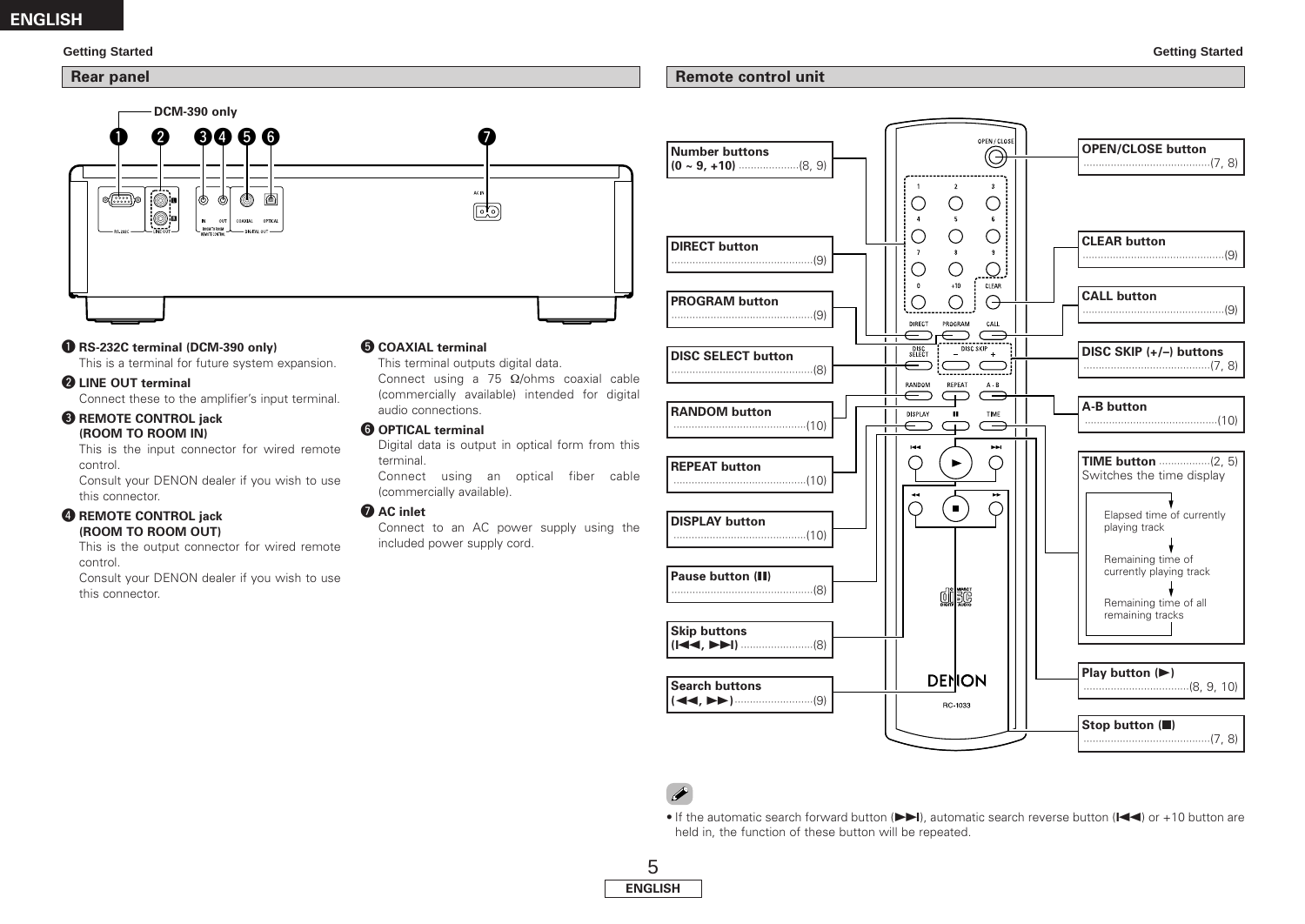#### **Connections**

# **Connections**

#### **NOTE:**

- Do not plug in the power supply cord until all connections have been completed.
- When making connections, also refer to the operating instructions of the other components.
- Be sure to connect the left and right channels properly (left with left, right with right).
- Making connections with the power turned on could result in noise or damage the speakers.
- Bunching the power supply cords and connection cables together could result in humming or noise.

### **Cable indications**

Connect using the connection cables shown below.



### **Analog connections**

Use the included pin-plug cable to connect the left (L) and right (R) output terminal (LINE OUT) of the CD Player to the CD, AUX or TAPE PLAY left (L) and right (R) input terminal of the amplifier.



### **Digital connections**





### ¢**When connecting the OPTICAL digital output connector with an optical transmission cable (commercially available)**



insert firmly all the way in.



• Store the protective cap in a safe place so as not to lose it, and use it when not using the terminal.

### **Connecting the power supply cord**

Remove the protective cap, match the shapes then

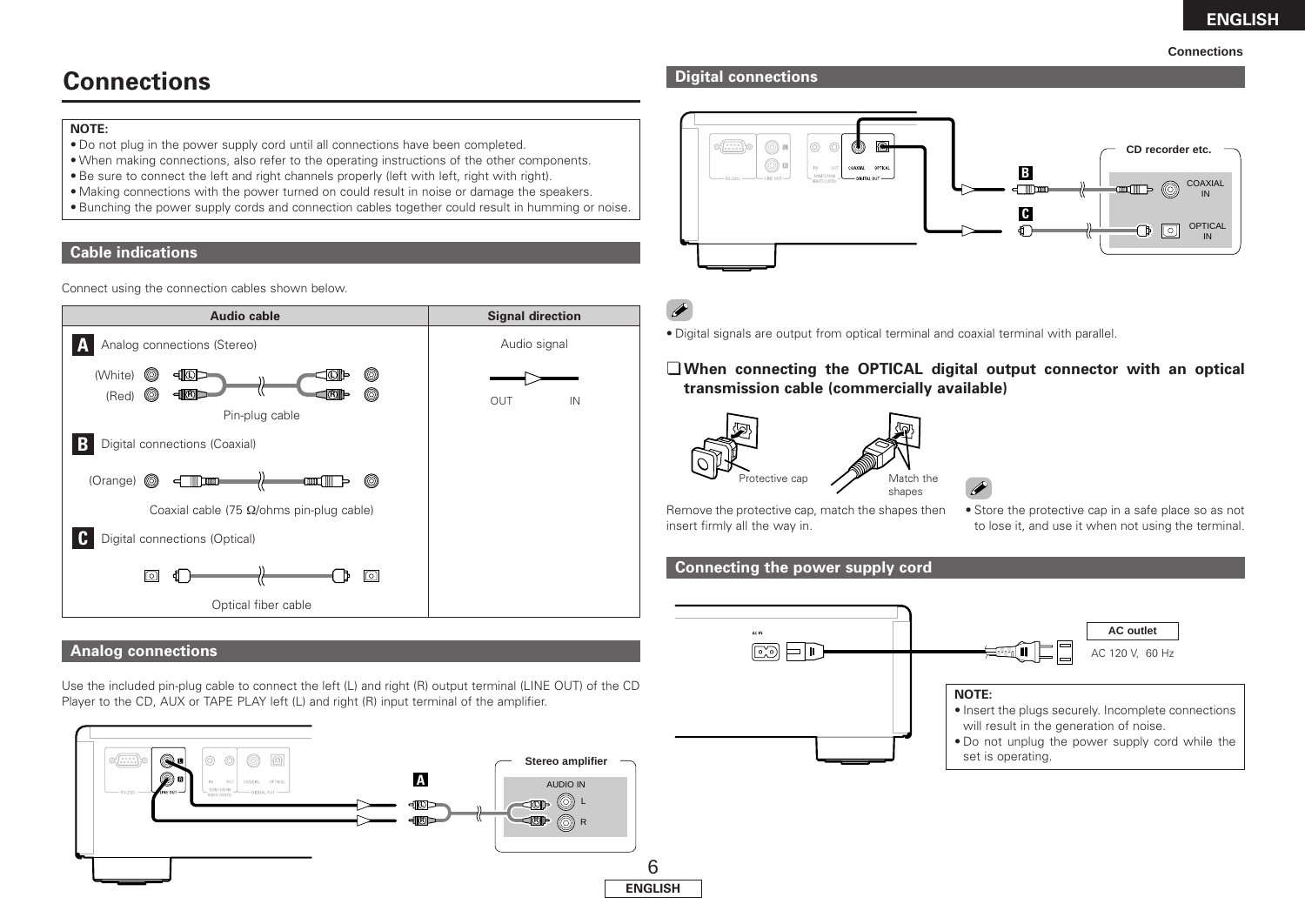## **Operation**



#### Ö, ≜ ||0 0 0|<br>|-<br>|0 0 0| **[NUMBER] (0~9, +10)** o ol  $\overline{1}$  $\begin{bmatrix} 0 & 0 \\ 0 & 0 \end{bmatrix}$ 2000 **DISC SKIP [DISC SELECT]** 3 آٺ  $\blacktriangleright$ **[**8**]**  $\overline{\mathcal{C}}$ **[**9**]** ∩  $\overline{O}$ **22** ÚEO DENON

#### **About the button names in this explanation**

- **< >** : Buttons on the main unit
- **[ ]** : Buttons on the remote control unit

#### **Button name only** :

Buttons on the main unit and remote control unit

### **Turning the power on**

### **Press <POWER>.**

#### ¢**To turn off the power:** Press **<POWER>** again.

#### **NOTE:**

 $\bullet$  To turn off the power while a disc is playing, be sure to press  $\blacksquare$ to stop playback before turning off the power.

### **Opening and closing the drawer and loading a disc**

#### $Press \triangle$ . **1**

• Make sure the drawer is completely open.

Hold the disc by the edges and place it on the disc tray. (Do not touch the signal surface, i.e., the glossy side.)

# 2 Set the disc properly in the tray according to its size.

- 
- Set 12 cm discs in the outer hole.

## **Press DISC SKIP. 3**

- The carousel turns and a disc can be loaded in the another disc tray.
- When the drawer is opened during the play mode, it is possible to load and unload discs in all of the disc trays other than the one whose disc is currently playing.

### $\triangle$  **Press**  $\triangle$  **again.**



- The player will not operate properly and the disc may even be damaged if it is not set correctly.
- If your finger should get caught in the drawer when it closes,  $pres \triangle$ .
- Do not place any foreign objects on the disc tray, and do not place more than one disc on the tray at a time. Otherwise malfunction may occur.
- Do not push in the disc tray manually when the power is off as this may cause malfunction and damage the CD player.
- Do not touch the carousel while it is turning. Also, do not turn the carousel by hand when it is stopped. Doing so could damage it.
- Do not insert disc where indicated by arrow.
	- This could damage the internal mechanism in the unit.





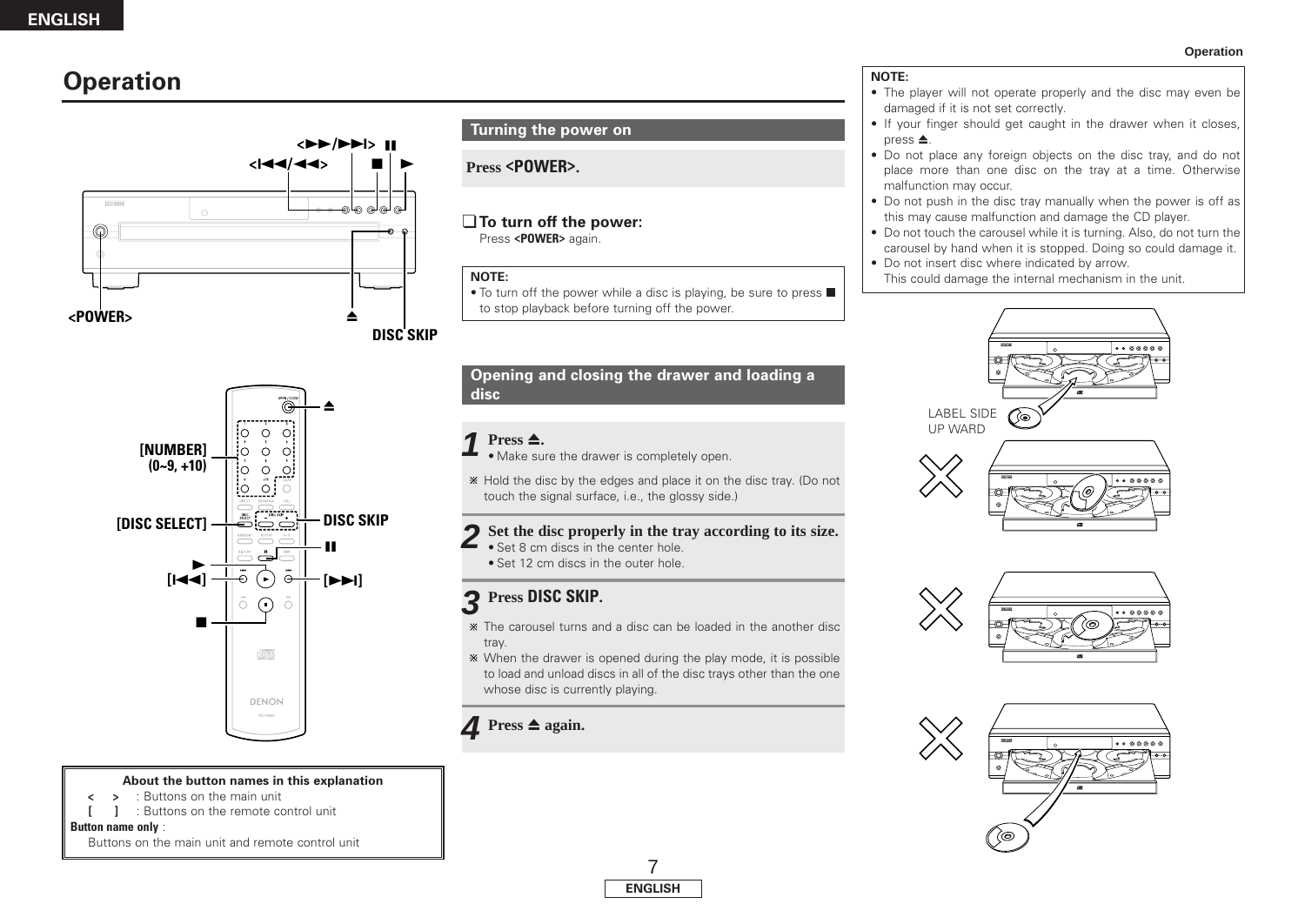#### **Operation Operation**

### **Starting playback**

### $Press$  $\triangleright$ .

- The drawer closes and the disc just loaded is played. • Playback starts.
- $*$  If  $\triangle$  is pressed while a disc is playing, playback continues, but the drawer opens and four discs can be replaced. The disc that can be replaced switches when **DISC SKIP** is pressed.
- Playback stops automatically after the last track on the disc has been played.

### **To stop playback**

**Press during playback.** • Playback stops.

### **Various playback functions**

**Playing the desired disc and desired track [Direct play]**

**Press [DISC SELECT]. 1**

**Use [NUMBER] (1 to 5) to select the disc. 2**

## **Use [NUMBER] (0 ~ 9, +10) to select the track. 3**

**Example:** To play the 4th track on the 3rd disc: Press **[DISC SELECT] [3] [4]**. **Example:** To play the 12th track on the 5th disc: Press **[DISC SELECT] [5] [+10] [2]**.

**Playback begins from the number of the disc and track selected.** 

### **To move to the next disc during playback**

## **Press DISC SKIP. 1**

The carousel in the drawer turns and the disc on the next tray is played.

1st disc ──→ 2nd disc ──→ 3rd disc  $-5$ th disc  $\leftarrow$  4th disc  $\leftarrow$ 

• When **[DISC SKIP–]** on the remote control unit is pressed, the carousel turns in the opposite direction and the previous disc is played.

### **To pause playback**

Use this function to stop playback temporarily, and later resume playback from that point.

**Press II** during playback. • Playback pauses.

¢**To resume playback:** Press  $\blacktriangleright$ .

### **Automatic search**

¢**Moving ahead to the beginning of the next track (file):**

### **Press**  $[\triangleright \triangleright]$  **or**  $\langle \triangleright \triangleright]$  $\rightarrow$  $\langle \triangleright \triangleright]$  **during playback.**

- The pickup will advance to the beginning of the next track and playback will continue. Pressing the button several times will forward the pickup the corresponding number tracks.
- Normal playback resumes when you release your finger from the button.

### ¢**Moving back to the beginning of the current track (file):**

### **Press**  $\left[ \left| \left| \left| \left| \left| \right| \right| \right| \right]$  **or**  $\left| \left| \left| \left| \left| \left| \right| \right| \right| \right| \right|$  **during playback.**

• The pickup will advance to the beginning of the next track and playback will continue. Pressing the button several times will forward the pickup the corresponding number tracks.

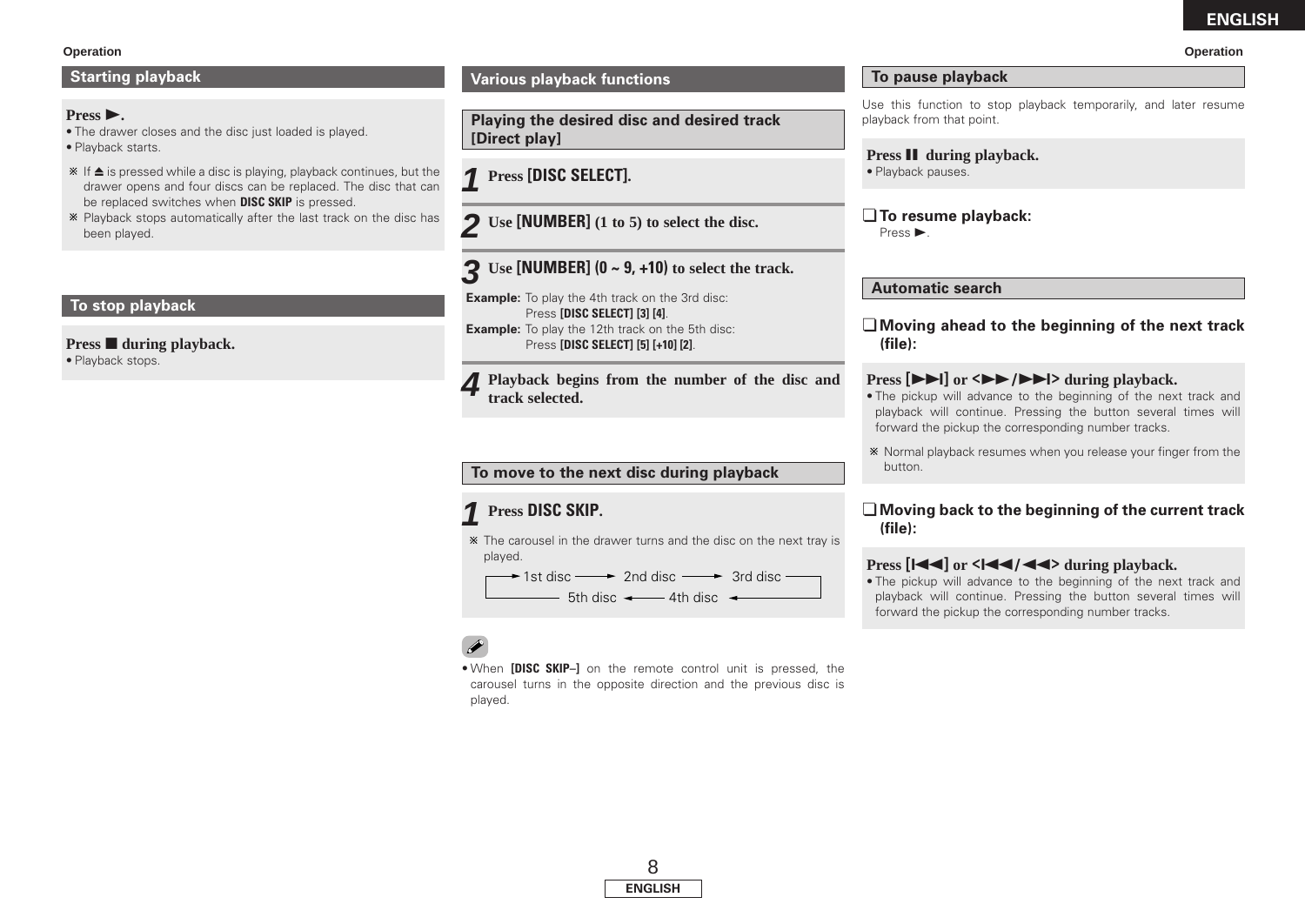



#### **About the button names in this explanation**

- **< >** : Buttons on the main unit
- **[ ]** : Buttons on the remote control unit

**Button name only** :

Buttons on the main unit and remote control unit

### **Manual search**

Use this function to skip forward or backward while listening to the sound.

### ¢**Searching forward:**

### **Press**  $[\triangleright \triangleright]$  **or press and hold**  $\langle \triangleright \triangleright \triangleright \triangleright \triangleright \triangleright \cdot \cdot \cdot \rangle$  **during playback.**

 $\bullet$  "  $\Box$  " is displayed if the end of the last track is reached during manual searching. If this happens, use  $\begin{bmatrix} \blacktriangleleft \end{bmatrix}$  or  $\blacktriangleleft \begin{bmatrix} \blacktriangleleft \end{bmatrix}$  to turn the display off

### ¢**Searching backward:**

### **Press**  $\begin{bmatrix} \mathbf{4} \mathbf{4} \end{bmatrix}$  or press and hold  $\langle \mathbf{4} \mathbf{4} \rangle$   $\mathbf{4} \mathbf{4}$  during **playback.**

• "  $\mathcal{I}\mathcal{I}$  " is displayed if the beginning of the first track is reached during manual searching. If this happens, use **[**7**]** or  $\left\langle \blacktriangleright \blacktriangleright/\blacktriangleright \blacktriangleright\right\rangle$  **to turn the display off.** 

### **NOTE:**

• The sound may be interrupted momentarily when resuming normal playback from the manual search mode. This is not a malfunction.

### **Programmed play**

You can play certain tracks on the loaded discs in any order. Up to 32 tracks can be set in a program.

### **Press [PROGRAM]. 1** •

The "PROGRAM" indicator lights.

### **Press [DISC SELECT], [NUMBER] to select the disc to 2 be programmed.**

**Example:** To program the 3rd track on the 2nd disc and the 12 track on the 5th disc:

Press **[PROGRAM] [DISC SELECT] [2] [3]**, **[DISC SELECT] [5] [+10] [2]**.

**Press** 1**. 3** •The tracks are played in the programmed order.

## ¢**Checking the programmed tracks:**

Press **[CALL]**.

The tracks are displayed in the programmed order each time the button is pressed.

### ¢**Clearing tracks from the program:**

The last track in the program is deleted each time the **[CLEAR]** is pressed.

### ¢**Stopping programmed playback:**

Press **[DIRECT]** or press **≜** to open the disc tray.

## $\overline{\mathscr{E}}$

- Tracks on a disc not loaded can also be programmed, but if you try to play that disc, the microprocessor detects that it is not loaded and the following disc is played automatically.
- When programming, do not program a track number which is not recorded on the disc. If such a number is programmed by mistake, the player ignore the program.
- For programmed playback, the remaining time for the program is only displayed when the programmed tracks are all on the same disc.

" $- -$  :  $- -$ " is displayed when tracks on more than one disc are programmed.

• In the case that the total playing time of programmed tracks becomes more than 99:59, " $-$  :  $-$  " is displayed.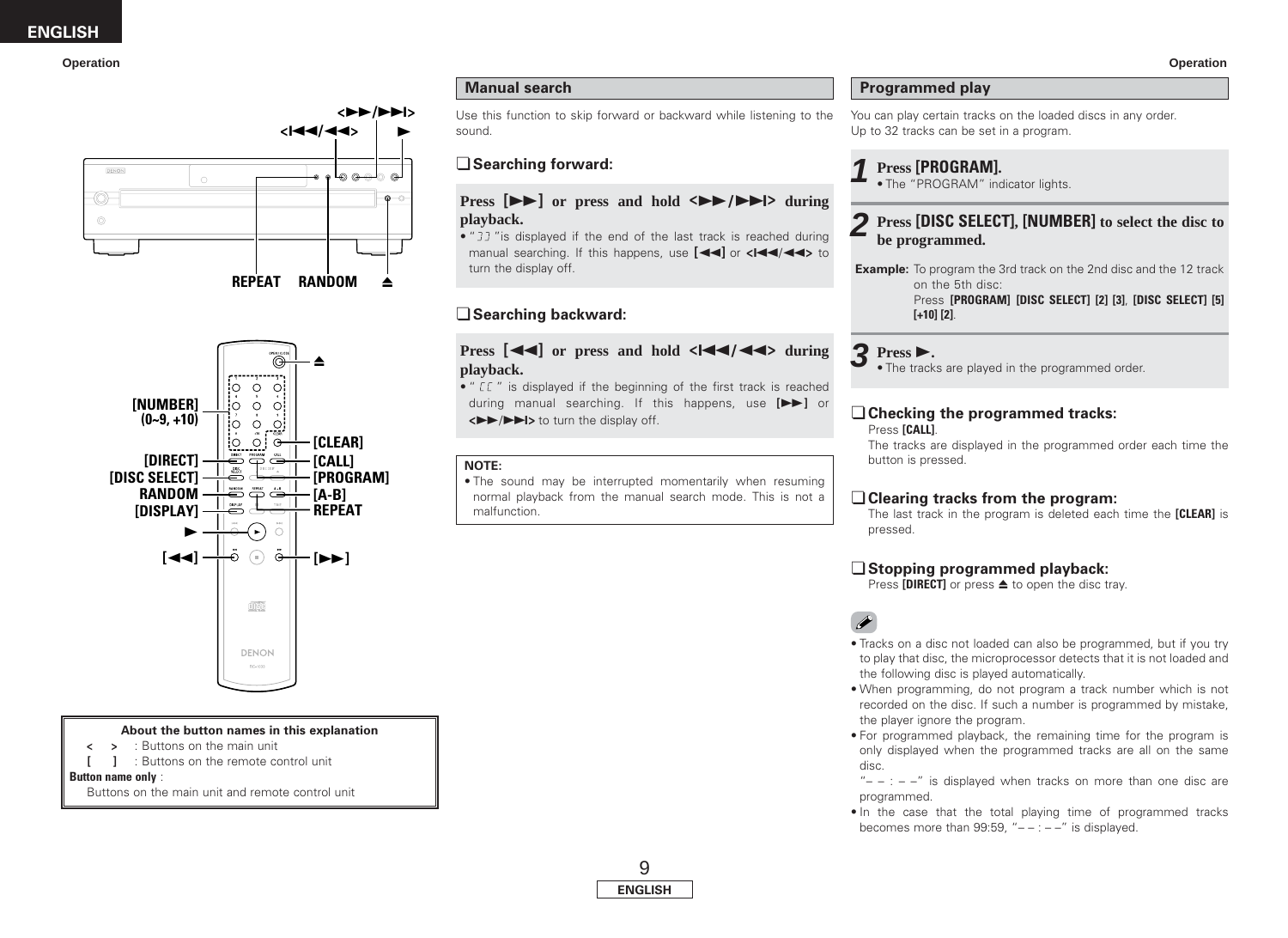### **Random play**

Use this function to play all the tracks on the all discs or a disc once in random order.

### ¢**Full Random Play:**

#### **Press RANDOM. 1**

• The "RANDOM" indicator lights.

#### **Press**  $\blacktriangleright$ **. 2**

- A track is selected automatically and playback starts.
- During programmed playback: The programmed tracks are played in random order.

During repeat playback: The tracks are played once in random order, then played again in a different order, and this is repeated.

### ¢**Stopping random playback:**

Press **RANDOM** or **[DIRECT]**.

### **NOTE:**

• During random play, the player may display the number of disc which is not loaded in the tray. In such a case, the player will read the disc information, then reset automatically to correct. This is not a malfunction.

### ¢**Disc Sequential Random Play:**

**Press RANDOM and specify the disc numbers (1 to 5) with the [DISC SELECT] and the [NUMBER]. 1**

## **Press** 1**. 2**

• A track is selected automatically and playback starts.

## **Press REPEAT once. 1**

### **One-track Repeat**

- The "REPEAT 1" indicator lights.
- The track currently playing is repeated.

### **One-disc Repeat**

- The "REPEAT 1DISC" indicator lights.
- The disc currently playing is repeated.

### **All-disc Repeat**

- The "REPEAT DISC" indicator lights.
- All the discs currently loaded are repeated.

**OFF**

# $2$  Press  $\blacktriangleright$ .

- During regular playback: All the tracks are played repeatedly.
- During programmed playback:
- The tracks are played repeatedly in the programmed order.
- $*$  In the random play mode: The tracks are played once each in random order, then played again in a different order.

### ¢**Stopping all-track repeat playback:**

Press **REPEAT** twice in a row or press **≜** to open the disc tray.

## $\overline{\bullet}$

• In the programmed play or random play mode during all-track repeat playback, normal playback resumes when **REPEAT** is pressed once.



#### **During playback, press [A-B] at the point at which you want to start repeating (point A). 1**

• The "A-B" indicator blinks.

#### **During playback, press [A-B] at the point at which you want to stop repeating (point B). 2**

• The "A-B" indicator lights and the A-B section is played repeatedly.

### ¢**Stopping A-B repeat playback:**

Press **[A-B]** again.

### $\overline{r}$

- The pickup will now return to the starting point and repeat playback of the selected interval.
- A-B repeat playback is not possible during programmed playback or random playback.

### **Other functions**

### ¢**Switching the display brigntness:**

The brightness can be switched in three steps or turned off. Press **[DISPLAY]**.



#### **Operation Operation**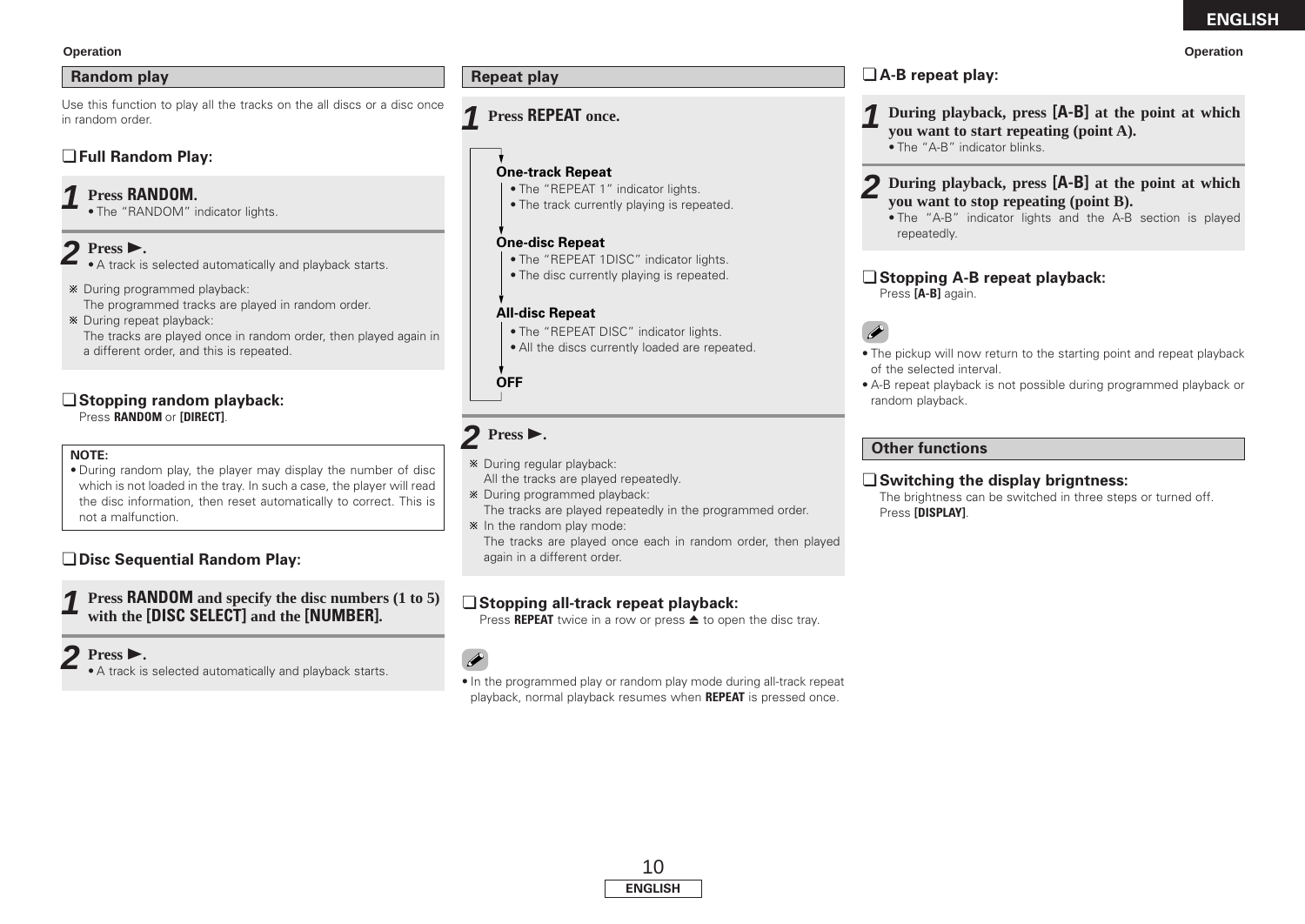# **Troubleshooting**

#### **If a problem should arise, first check the following.**

#### **1. Are the connections correct?**

### **2. Have you operated the player according to the Operating Instructions?**

If this unit is not operating properly, check the items listed in the table below. Should the problem persist, there may be a malfunction. Disconnect the power immediately and contact your store of purchase.

| <b>Symptom</b>                                                                      | <b>Cause</b>                                                                                                           | <b>Measures</b>                                                                                                                                                                      | Page                |
|-------------------------------------------------------------------------------------|------------------------------------------------------------------------------------------------------------------------|--------------------------------------------------------------------------------------------------------------------------------------------------------------------------------------|---------------------|
| Disc tray does not open.                                                            | • The power is not on.                                                                                                 | • Turn on the power.                                                                                                                                                                 | 7                   |
| "0 000 00:00" is displayed even<br>though a disc is loaded.                         | • The disc is not properly loaded.                                                                                     | • Reload the disc.                                                                                                                                                                   | 2.3                 |
|                                                                                     | • The loaded disc is not a CD.                                                                                         | $\bullet$ Load a CD.                                                                                                                                                                 | $\mathfrak{D}$      |
| Disc is not played when $\blacktriangleright$ button is<br>pressed.                 | • The disc is dirty or scratched.                                                                                      | • Wipe the dirt off the disc or replace the disc.                                                                                                                                    | 3                   |
| No sound is produced or sound is<br>distorted.                                      | • The output cables are not properly connected to the<br>amplifier.                                                    | • Check the connections.                                                                                                                                                             | 6                   |
|                                                                                     | . The amplifier's function setting or adjustments are<br>not right.                                                    | • Check the amplifier's function and controls and<br>adjust as necessary.                                                                                                            |                     |
| No digital signals are output.                                                      | . The connection cables are not properly connected.                                                                    | • Check the connections.                                                                                                                                                             | 6                   |
| Specific section of the disc cannot be<br>played properly.                          | • The disc is dirty or scratched.                                                                                      | • Wipe the dirt off the disc or replace the disc.                                                                                                                                    | 3                   |
| Programmed playback is not possible.                                                | • The tracks have not been programmed properly.                                                                        | • Program properly.                                                                                                                                                                  | 9                   |
| A CD-R or CD-RW disc cannot be<br>played.                                           | • The disc has not been finalized.<br>• The recording conditions are bad or the quality of the<br>disc itself it poor. | • Finalize the disc then play it.<br>• Use a properly recorded disc.                                                                                                                 | 2<br>$\overline{2}$ |
| Set does not operate properly when<br>remote control unit is operated.              | • The batteries are spent.<br>• The remote control unit is too far from the set.                                       | • Replace the batteries with new ones.<br>• Move the remote control unit closer to the set.                                                                                          | 3<br>3              |
| " $- -$ : $- -$ " is displayed when playing<br>files recorded in MP3 or WMA format. | • You have selected a copyright-protected WMA file<br>or a file that cannot be played normally.                        | • Use the III/III or <b>DD</b> /DDI button on the main<br>unit (the $\blacktriangleright$ or $\blacktriangleright$ button on the remote control<br>unit) to select a different file. | $\mathfrak{D}$      |

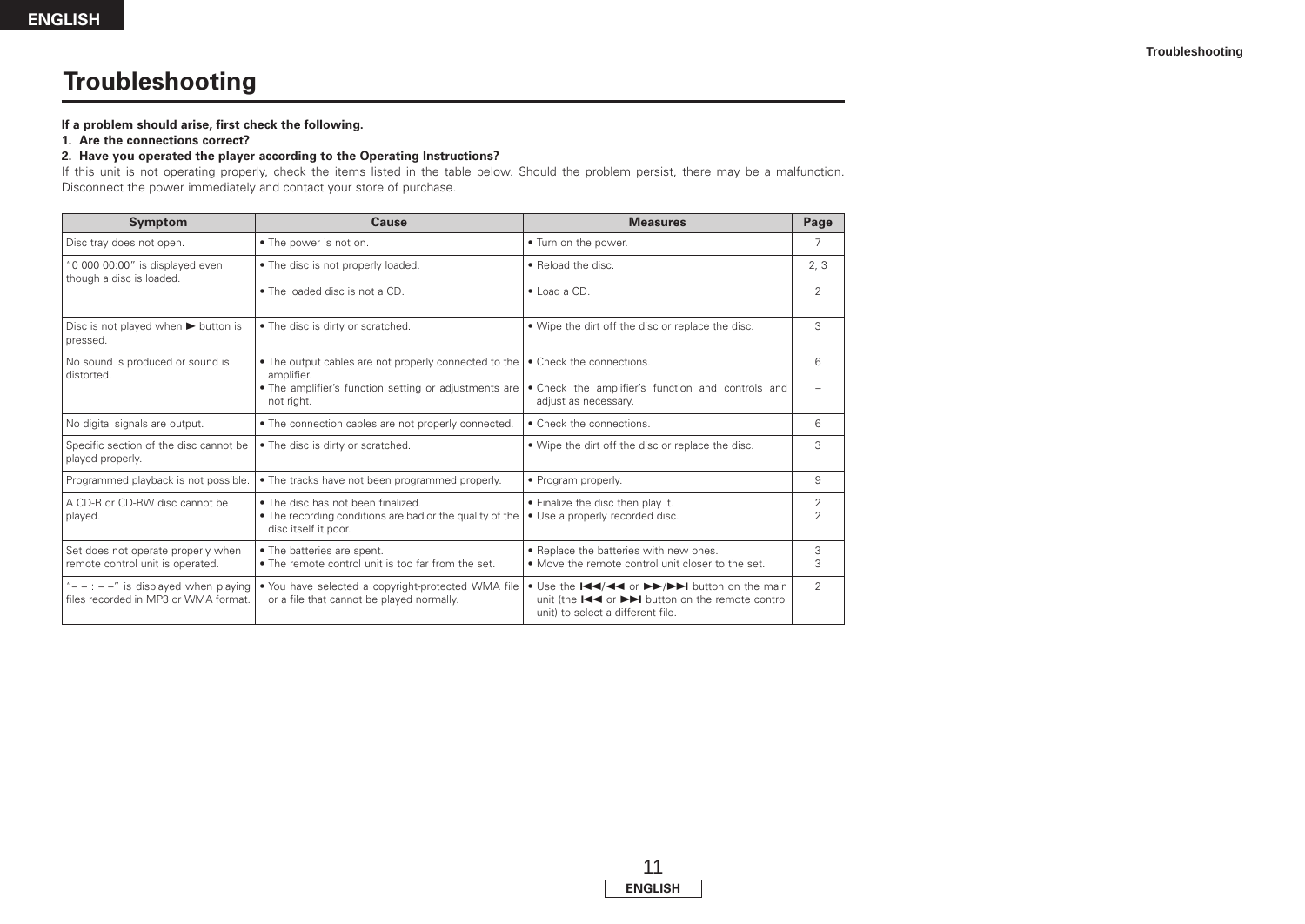# **Specifications**

### ¢ **Audio performance**

|                                           | <b>DCM-390</b>                                               | DCM-290/27                                                |
|-------------------------------------------|--------------------------------------------------------------|-----------------------------------------------------------|
| • Analog output                           |                                                              |                                                           |
| <b>Channels:</b>                          | 2 channels                                                   |                                                           |
| Playable frequency range:                 | 2 Hz ~ 20 kHz                                                |                                                           |
| $S/N$ :                                   | 112 dB                                                       | 108 dB                                                    |
| <b>Dynamic range:</b>                     | 100 dB                                                       | 98 dB                                                     |
| <b>Harmonic distortion:</b>               | $0.0027$ % (1 kHz)                                           | 0.003%                                                    |
| Separation:                               | 98 dB                                                        | 98 dB                                                     |
| Wow & flutter:                            | Less than the measuring                                      |                                                           |
| <b>Output level:</b>                      | Fix 2.0 V (10 $k\Omega/kohn$ s)                              |                                                           |
| Signal type:                              | 16-bit linear PCM                                            |                                                           |
| <b>Sampling frequency:</b>                | 44.1 kHz                                                     |                                                           |
| Usable discs:                             | Audio compact discs are used                                 |                                                           |
|                                           | 12 cm (5 inch) and 8 cm (3 inch)                             |                                                           |
| • Digital output                          |                                                              |                                                           |
| Coaxial:                                  | $0.5$ Vp-p (75 $\Omega$ /ohms)                               |                                                           |
| <b>OPTICAL:</b>                           | $-15 \sim -21$ dBm                                           |                                                           |
| Light emission wavelength:                | 660 nm                                                       |                                                           |
| • Phones output                           | $0.04$ m $W$                                                 |                                                           |
| $\Box$ General                            |                                                              |                                                           |
| Power supply:                             | AC 120 V, 60 Hz                                              |                                                           |
| <b>Power consumption:</b>                 | 15 W                                                         |                                                           |
| <b>Maximum external dimensions:</b>       | 434 (W) x 120 (H) x 400 (D) mm (17-3/32" x 4-3/4" x 15-3/4") |                                                           |
|                                           | (including protruding parts)                                 |                                                           |
| Mass:                                     | 6.3 kg (13.1 lbs.)                                           |                                                           |
| $\Box$ Remote control unit (RC-1033)      |                                                              |                                                           |
|                                           |                                                              |                                                           |
| Remote control type:<br><b>Batteries:</b> | Infrared pulse<br>R03/AAA Type (two batteries)               |                                                           |
| <b>External dimensions:</b>               |                                                              | 49 (W) x 220 (H) x 21 (D) mm (1-15/16" x 8-11/16" x 7/8") |
| Mass:                                     | 106 g (0.23 lbs.) (included batteries)                       |                                                           |
|                                           |                                                              |                                                           |

\* For purposes of improvement, specifications and design are subject to change without notice.